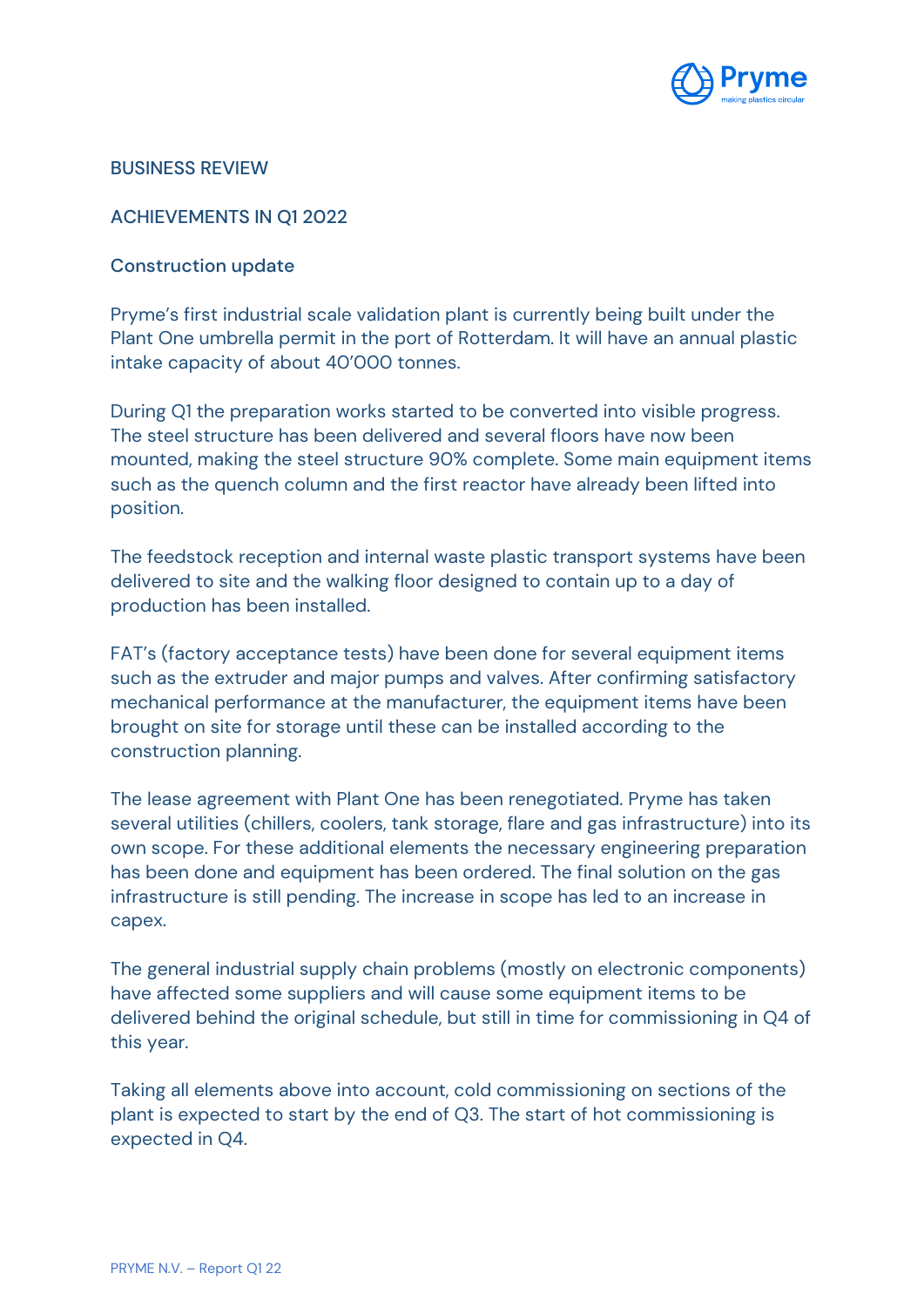

## Health, Safety & Environment

## Health & Safety

The construction of the plant started in Q1 and a Health & Safety protocol was put in place to monitor and follow-up on incidents, near misses and unsafe situations and behavior.

In Q1 two near misses were reported and the relevant follow-up protocol was followed. Furthermore, a total of five findings of unsafe situations and behavior were registered and dealt with.

A safe working environment is one of the key objectives for Pryme operations and this responsibility is ingrained throughout the organization.

#### Environment

Pryme operates under the general environmental permit of Plant One Rotterdam B.V. As the plant is not yet in production, there have been no emissions from operations, and no issues of non-compliance versus the relevant environmental obligations of the landlord during the quarter.

#### Amsterdam purchase

In February Pryme acquired the leasehold of an industrial site in the port of Amsterdam. The site comes with a concrete slab installed, suitable for a future, large plant. The plot is strategically located and currently has a permit for a 35'000 tonnes p.a. pyrolysis plant.

Contact with local authorities has been initiated, with the aim to adjust the permits to accommodate the Pryme technology and intended plant size. The company plans to build a typical installation of 160'000 tonnes p.a. intake capacity.

#### Capital increase

Pryme successfully closed a private placement early April, for an amount of about EUR 16 million gross, and net proceeds of about EUR 15 million. This transaction was finalized upon EGM approval early May. The additional capital will allow the company to complete the plant under the changed scope of the agreement with Plant One and provides funding for the acquisition of the Amsterdam plot.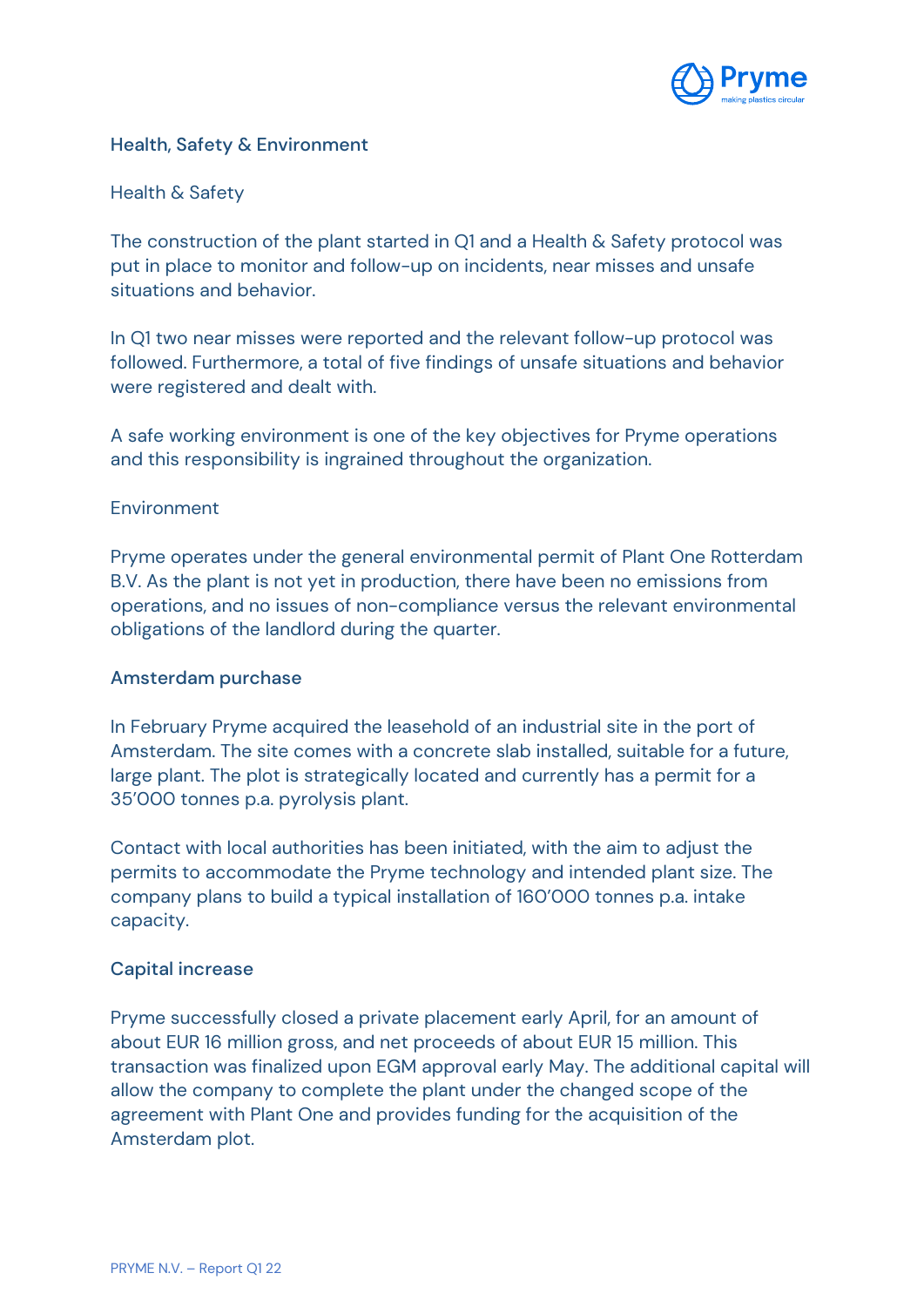

# Off-take evolution

Shell

The strategic collaboration with Shell is being further implemented.

On the logistical side, with regards to future deliveries to Shell, coordination between the operational teams is ongoing. Logistics are being worked out to allow truck-sized deliveries which is uncommon for the existing downstream assets.

Further attention has gone into the documentation requirements. As this is a new sector under development, the regulatory environment has limited precedents. This aspect is handled in full transparency with the Shell team.

On the feedstock side, a coordinated approach is being developed. Ultimately the long-term availability of plastic waste in the right form is what will drive the success of both Pryme and the strategic collaboration with Shell.

In view of the changing environment in both the energy and plastic feedstock markets, Shell has accepted to review relevant conditions of the contract.

## **Others**

The company continues to see strong demand from other petrochemical players for pyrolysis oil, with clear interest in allocation of uncommitted future production. The company is currently exploring strategic collaboration agreements with several potential off-takers, which will be subject to some form of prepayment.

## Feedstock evolution

The bulk of the plastic feedstock targeted by Pryme is currently destined for incineration, cement plants or even landfill. Getting the right quality and quantity of supply implies a logistical and sorting step. Such capacity is something Pryme targets to develop with strategic partners.

In the short term, the company is developing solutions for storage and preprocessing of feedstock. Covered storage space in the vicinity of Plant One is targeted, where plastic bales could be stored and shredded into the required form, ready for processing. Such setup would allow significant flexibility in procurement and processing.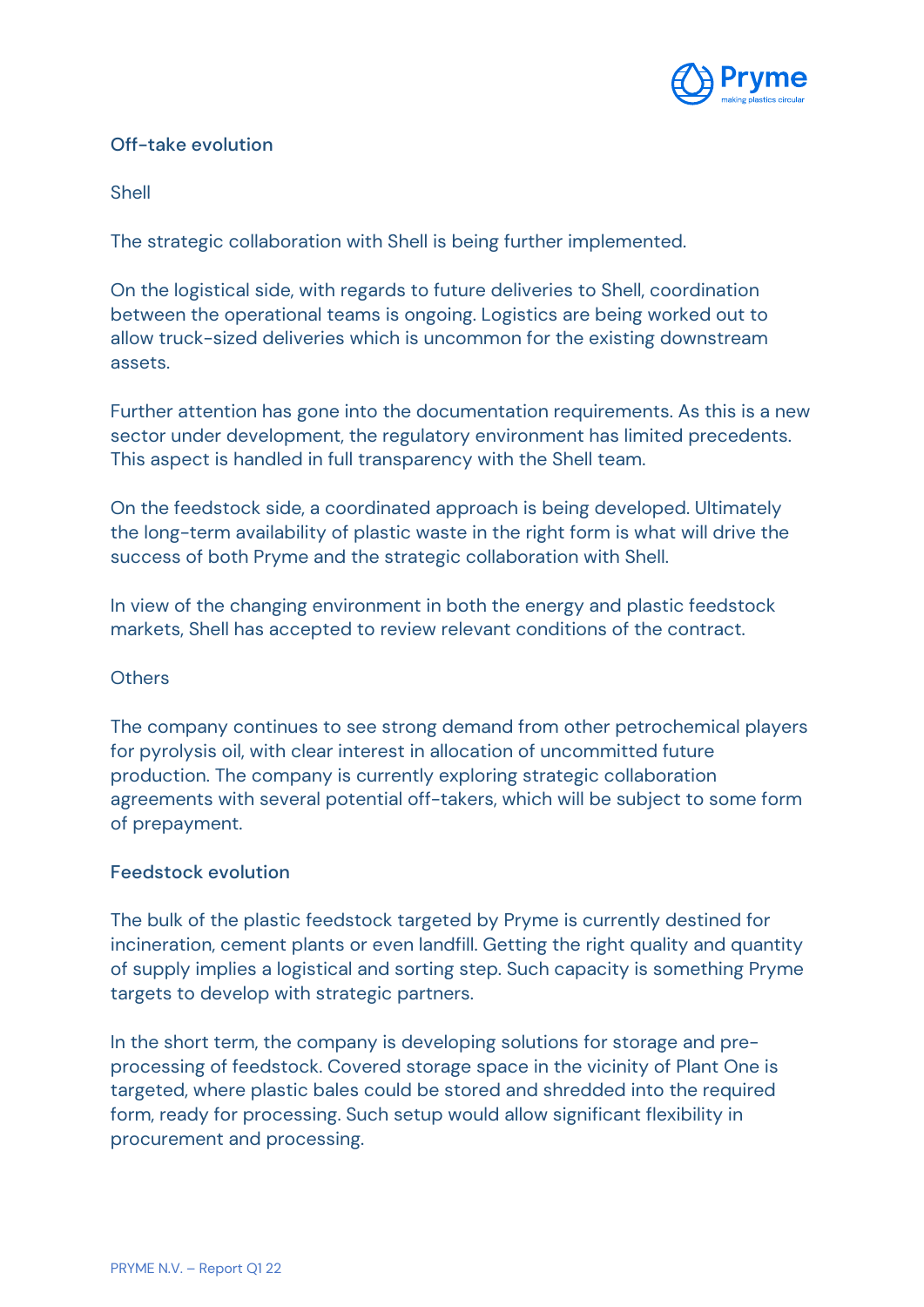

The plant will be supplied through on-spec feedstock from several smaller suppliers, and through blending above-spec and sub-spec batches of feedstock. The company is maturing a diverse set of sources and expects first contracts to be signed in Q2.

The strong increase in energy prices in Q1 has also pushed up pyrolysis oil prices. The main reason for this is that circular oil partly serves as a substitute for petroleum-based ethylene. On the other hand, for similar reasons, plastic feedstock prices have also increased as significant volumes of plastic waste are incinerated for energy production. The interplay between various correlations of Pryme's input and output streams with energy prices will be subject to ongoing analysis. Management believes that generally, higher energy prices are favorable for companies that convert plastic waste to pyrolysis oil such as Pryme.

# R&D lab scale plant – University of Ghent

Steps to establish and build the research pilot at the University of Ghent continued during the quarter. The delivery of the reactor controls as well as the electronics for the safety systems have experienced some delays. The 10 kg/h pilot plant is expected to become operational in Q3.

All administrative requirements for the EU Horizon project have been completed and further progress is now depending on the EU administration. In the final submission the coordinator role has been split in the administrative coordination being done by the University of Ghent and the technical coordination being handled by Pryme.

## **Organization**

The company appointed Chris Hervé as its new CEO for a start in May. Chris has extensive international experience in the agricultural and biochemicals processing industry, having previously served in CEO roles for agricultural raw material processing conglomerate Tereos, in Asia and Europe. He has also held senior positions at Eurofins Scientific, Cargill and Lafarge.

The R&D manager Caroline Lievens took up her new role during Q1.

According to plan we are now also starting to build up the required operational capacity. We want the main production leaders to have the time to get acquainted with the plant and the relevant operating and safety procedures. They will also participate in the commissioning of the plant.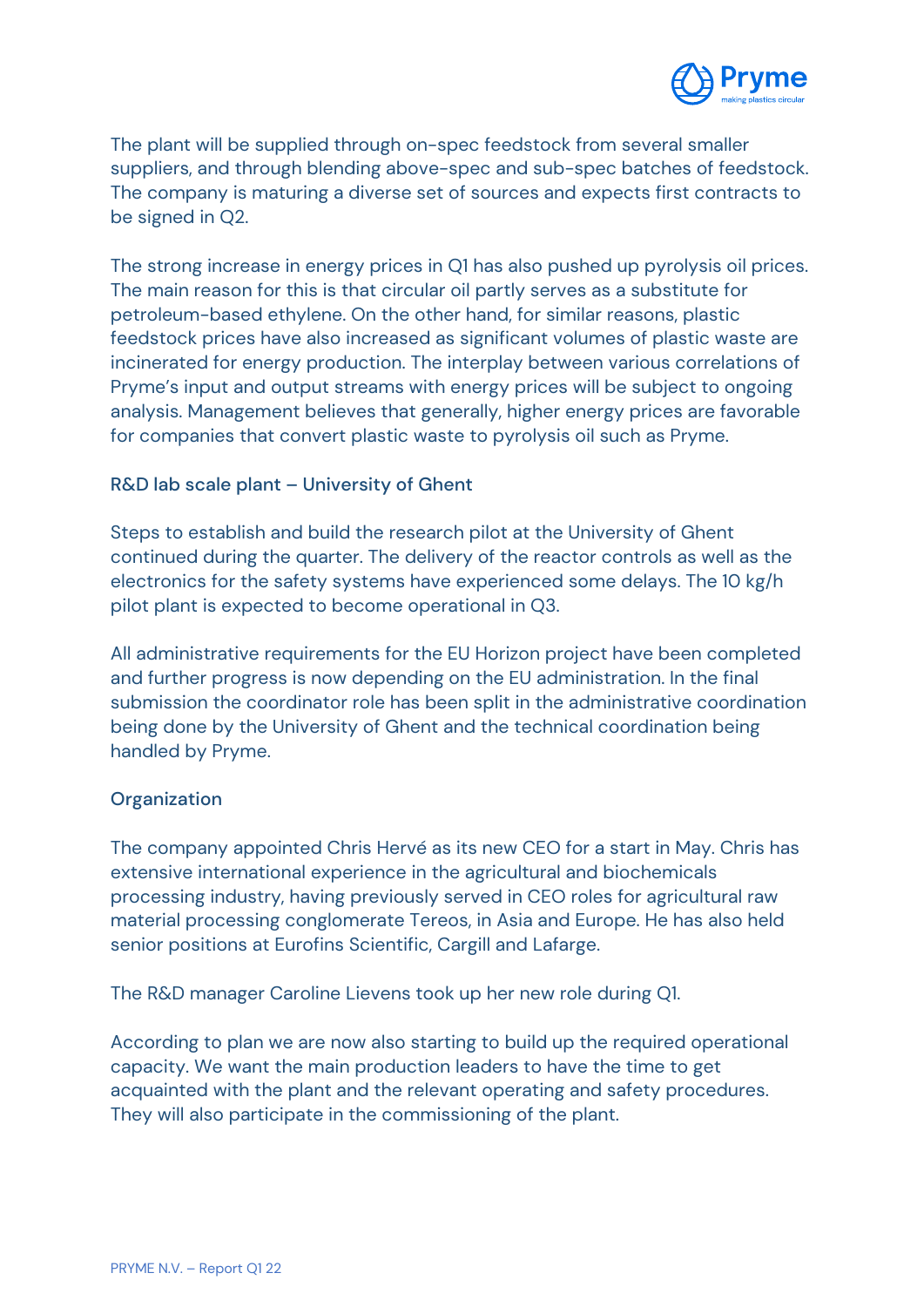

For the plant operations three shift team leader positions have been contracted of which two have already started. Two additional shift leaders will be made available by Plant One.

A commissioning manager was contracted and started beginning of May.

#### Next steps

The focus remains on the timely construction and successful startup of the first plant.

The outline of the plant has become ever more visible as construction progressed, which has raised the interest of new potential partners.

In parallel, the company is putting in the foundations for long term sustainable growth through strategic collaborations across the value chain, as well as through the development of locations and permits for future plants.

The most important driver for growth is a high performing, motivated team. This will be expanded and developed as the company moves forward.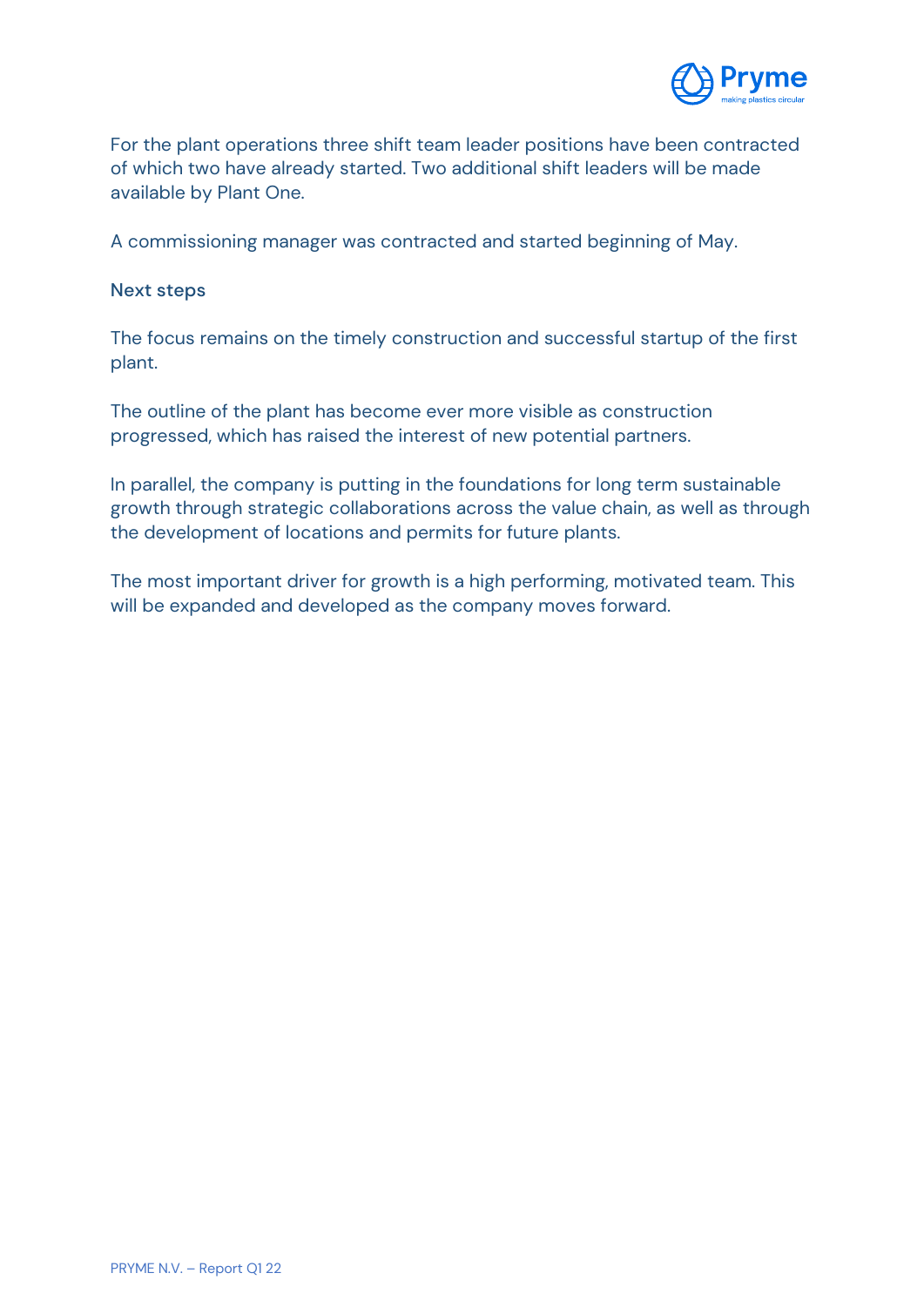

## FINANCIAL STATEMENTS

Over Q1, the cash balance decreased by a total of EUR 4.2 million.

EUR 3.5 million was spent on the acquisition of the Amsterdam site and EUR 1.3 million on the CAPEX for the Rotterdam plant.

Similar to the previous quarter, EUR 0.9 million was spent on OPEX. The OPEX run rate was impacted by higher legal fees for a total of EUR 0.2 million in relation to the Amsterdam purchase and negotiations with Plant One.

A normalized, recurring OPEX run rate therefore is currently about EUR 0.7 million per quarter. This run rate will increase going forward due to the growth in the organization.

### Profit & Loss statement

|                                                      |                  |                                 |   | Year to date |   |              |  |
|------------------------------------------------------|------------------|---------------------------------|---|--------------|---|--------------|--|
|                                                      |                  |                                 |   | 31.03.22     |   | 31.12.21     |  |
|                                                      |                  |                                 |   |              |   |              |  |
| Operating revenue                                    |                  |                                 | € |              | € |              |  |
| Cost of Sales                                        |                  |                                 | € |              | € |              |  |
| <b>Gross Margin</b>                                  |                  |                                 | € |              | € |              |  |
| Operating expenses                                   |                  |                                 |   |              |   |              |  |
| Personnel costs                                      |                  |                                 | € | $-312'252$   | € | -890'019     |  |
|                                                      |                  | Other employee related expenses | € | $-116'702$   | € | $-278'831$   |  |
| Rental expenses                                      |                  |                                 | € | $-159'907$   | € | $-228'838$   |  |
|                                                      | SG&A expenses    |                                 | € | $-348'583$   | € | -897'037     |  |
| Total opering expenses                               |                  |                                 | € | -937'444     | € | $-2'294'725$ |  |
| Depreciation                                         |                  |                                 | € |              | € |              |  |
|                                                      | Operating result |                                 | € | -937'444     | € | $-2'294'725$ |  |
| Financial income / (expense)                         |                  |                                 | € | $-9'898$     | € | $-62'830$    |  |
| EBIT                                                 |                  |                                 | € | $-947'342$   | € | $-2'357'555$ |  |
| Income tax expense                                   |                  |                                 | € |              | € |              |  |
| Total of result after tax                            |                  |                                 | € | $-947'342$   | € | $-2'357'555$ |  |
|                                                      |                  |                                 |   |              |   |              |  |
|                                                      |                  |                                 |   |              |   |              |  |
| The figures included in this overview are unaudited. |                  |                                 |   |              |   |              |  |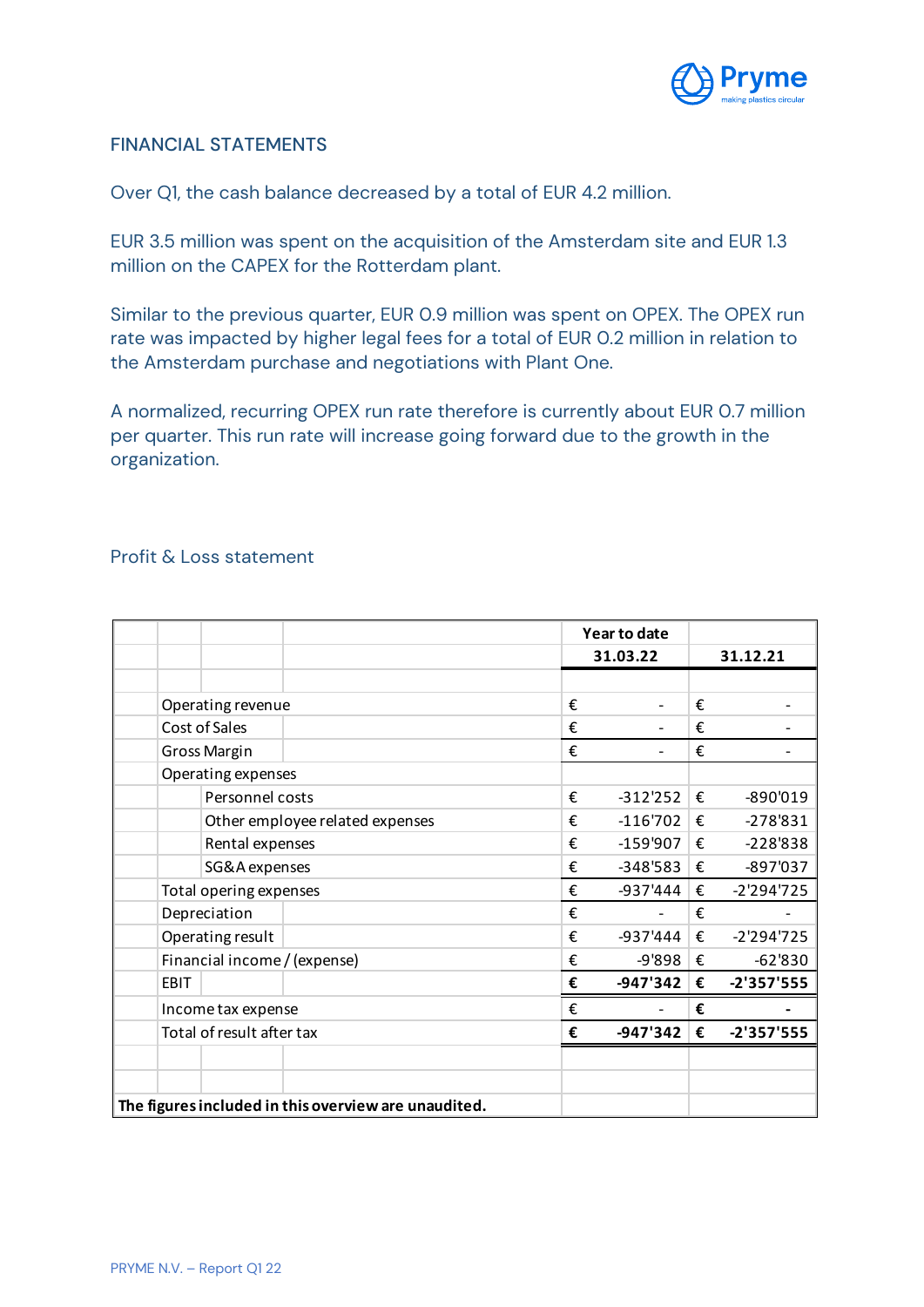

# Balance sheet

|        |                            |                              |                                                      |   | 31.03.22   |   | 31.12.21   |
|--------|----------------------------|------------------------------|------------------------------------------------------|---|------------|---|------------|
| Assets |                            |                              |                                                      |   |            |   |            |
|        |                            | <b>Fixed Assets</b>          |                                                      |   |            |   |            |
|        |                            |                              | Intangible fixed assets                              |   |            |   |            |
|        |                            |                              | Development costs                                    | € | 3'193'040  | € | 3'148'210  |
|        |                            | Tangible fixed assets        |                                                      |   |            |   |            |
|        |                            |                              | Land & Buildings                                     | € | 3'519'352  | € |            |
|        |                            |                              | Machinery                                            | € | 22'487'440 | € | 19'550'504 |
|        |                            |                              | Other fixed assets                                   | € | 90'881     | € |            |
|        |                            |                              | <b>Financial fixed assets</b>                        |   |            |   |            |
|        |                            |                              | Other amounts receivable                             | € | 244'191    | f | 50'752     |
|        |                            | <b>Total fixed assets</b>    |                                                      | € | 29'534'904 | € | 22'749'466 |
|        |                            | Current assets               |                                                      |   |            |   |            |
|        |                            | Receivables                  |                                                      | € | 1'317'453  | € | 1'279'160  |
|        |                            | Cash & cash equivalents      |                                                      | € | 4'034'214  | € | 8'240'674  |
|        | <b>Total Assets</b>        |                              |                                                      | € | 34'886'571 | € | 32'269'300 |
|        |                            |                              |                                                      |   |            |   |            |
|        | Equity & Liabilities       |                              |                                                      |   |            |   |            |
|        | Equity                     |                              |                                                      | € | 25'811'297 | € | 26'758'639 |
|        | Long Term liabilities      |                              |                                                      |   |            |   |            |
|        |                            | Accruals and deferred income |                                                      | € | 4'991'511  | € | 4'991'511  |
|        | <b>Current liabilities</b> |                              |                                                      |   |            |   |            |
|        |                            | Trade payables               |                                                      | € | 1'848'067  | € | 350'561    |
|        |                            |                              | <b>Other liabilities</b>                             | € | 2'235'696  | € | 168'589    |
|        |                            |                              |                                                      | € | 34'886'571 | € | 32'269'300 |
|        |                            |                              |                                                      |   |            |   |            |
|        |                            |                              | The figures included in this overview are unaudited. |   |            |   |            |
|        |                            |                              |                                                      |   |            |   |            |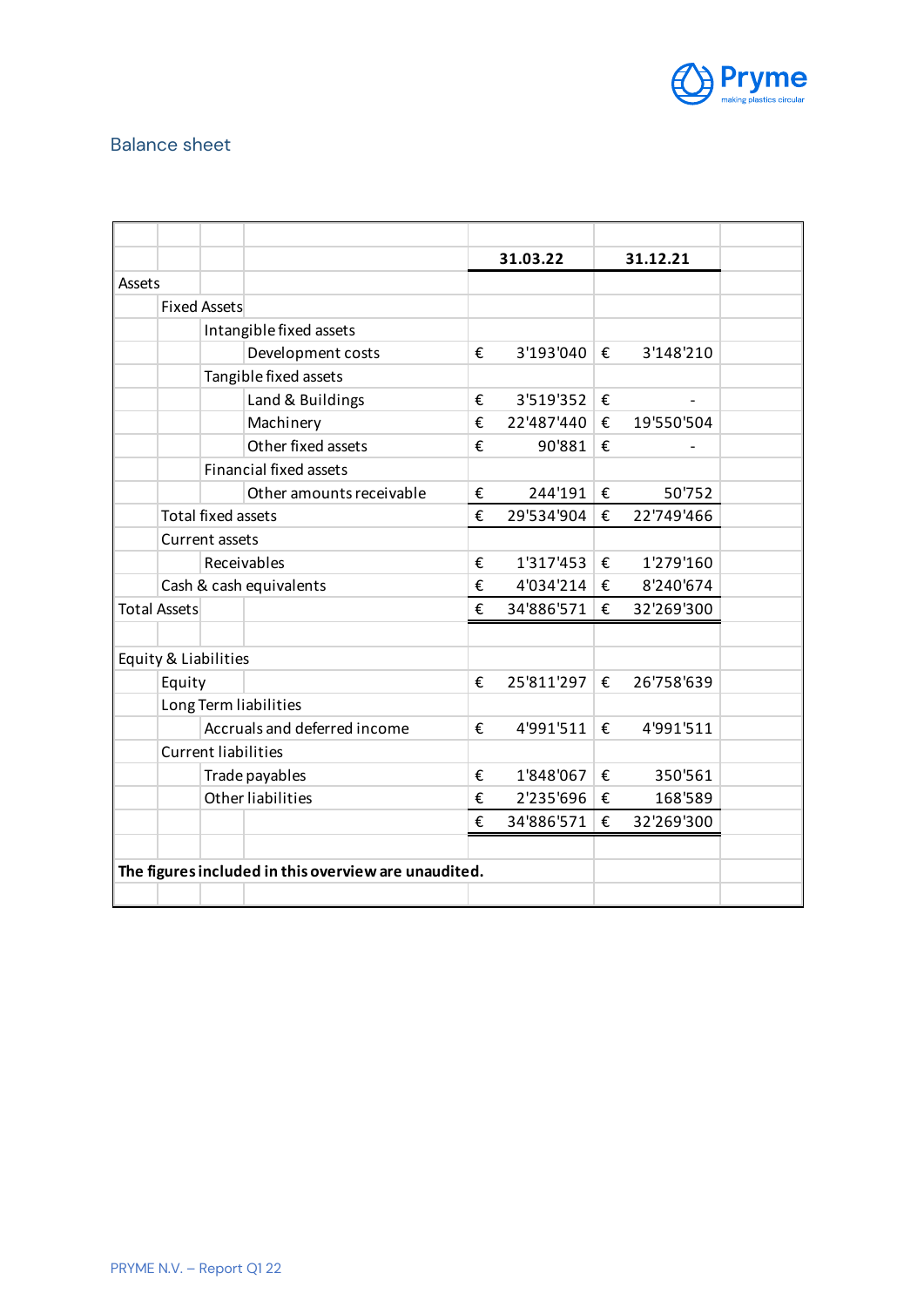

# Cash Flow statement

|                                                          |                                       |  |                                                      |              | 31.03.22                     | 31.12.21     |               |
|----------------------------------------------------------|---------------------------------------|--|------------------------------------------------------|--------------|------------------------------|--------------|---------------|
| Cash flow from operating activities                      |                                       |  |                                                      |              |                              |              |               |
|                                                          | Operating result                      |  |                                                      | €            | -937'444                     | €            | $-2'294'725$  |
|                                                          | Adjustments for                       |  |                                                      |              |                              |              |               |
|                                                          |                                       |  | Depreciation                                         | €            | $\qquad \qquad \blacksquare$ | €            |               |
|                                                          |                                       |  | Changes in working capital                           |              |                              |              |               |
|                                                          |                                       |  | Movements accounts receivable                        | €            | $-38'293$                    | €            | $-173'218$    |
|                                                          |                                       |  | Movements in other payables                          | €            | 3'564'613                    | €            | $-185'300$    |
|                                                          | Total cash flows from operations      |  |                                                      | €            | 2'588'876                    | €            | $-2'653'243$  |
|                                                          |                                       |  | <b>Financial income</b>                              | €            | -9'898                       | €            | $-62'830$     |
| Total cash flow from operating activities                |                                       |  | €                                                    | 2'578'978    | €                            | $-2'716'073$ |               |
|                                                          |                                       |  |                                                      |              |                              |              |               |
| Cash flow from investment activities                     |                                       |  |                                                      |              |                              |              |               |
|                                                          | Purchase of intangible fixed assets   |  |                                                      |              | -44'830                      | €            | $-857'536$    |
|                                                          | Purchase of tangible fixed assets     |  |                                                      |              | $-6'547'169$                 | €            | $-10'818'918$ |
|                                                          | Purchase of financial fixed assets    |  |                                                      |              | $-193'439$                   | €            | $-13'449$     |
| Total cash flow from investment activities               |                                       |  | €                                                    | $-6'785'438$ | €                            | -11'689'903  |               |
|                                                          |                                       |  |                                                      |              |                              |              |               |
| Cash flow from financing activities                      |                                       |  |                                                      |              |                              |              |               |
|                                                          | Public placement                      |  |                                                      |              |                              | €            | 24'820'419    |
|                                                          | Expenses relating to public placement |  |                                                      | €            |                              | €            | $-2'173'923$  |
|                                                          |                                       |  |                                                      |              |                              |              |               |
| Total cash flow from financing activities                |                                       |  |                                                      | €            | $\overline{a}$               | €            | 22'646'496    |
|                                                          |                                       |  |                                                      |              |                              |              |               |
|                                                          | Total cash flow                       |  |                                                      | €            | -4'206'460                   | €            | 8'240'520     |
|                                                          |                                       |  |                                                      |              |                              |              |               |
| Cash and cash equivalents at the beginning of the period |                                       |  |                                                      |              | 8'240'674                    | €            | 154           |
| Total cash flow in the period                            |                                       |  |                                                      | €            | -4'206'460                   | €            | 8'240'520     |
| Cash and cash equivalents at the end of the period       |                                       |  |                                                      |              | 4'034'214                    | €            | 8'240'674     |
|                                                          |                                       |  |                                                      |              |                              |              |               |
|                                                          |                                       |  | The figures included in this overview are unaudited. |              |                              |              |               |